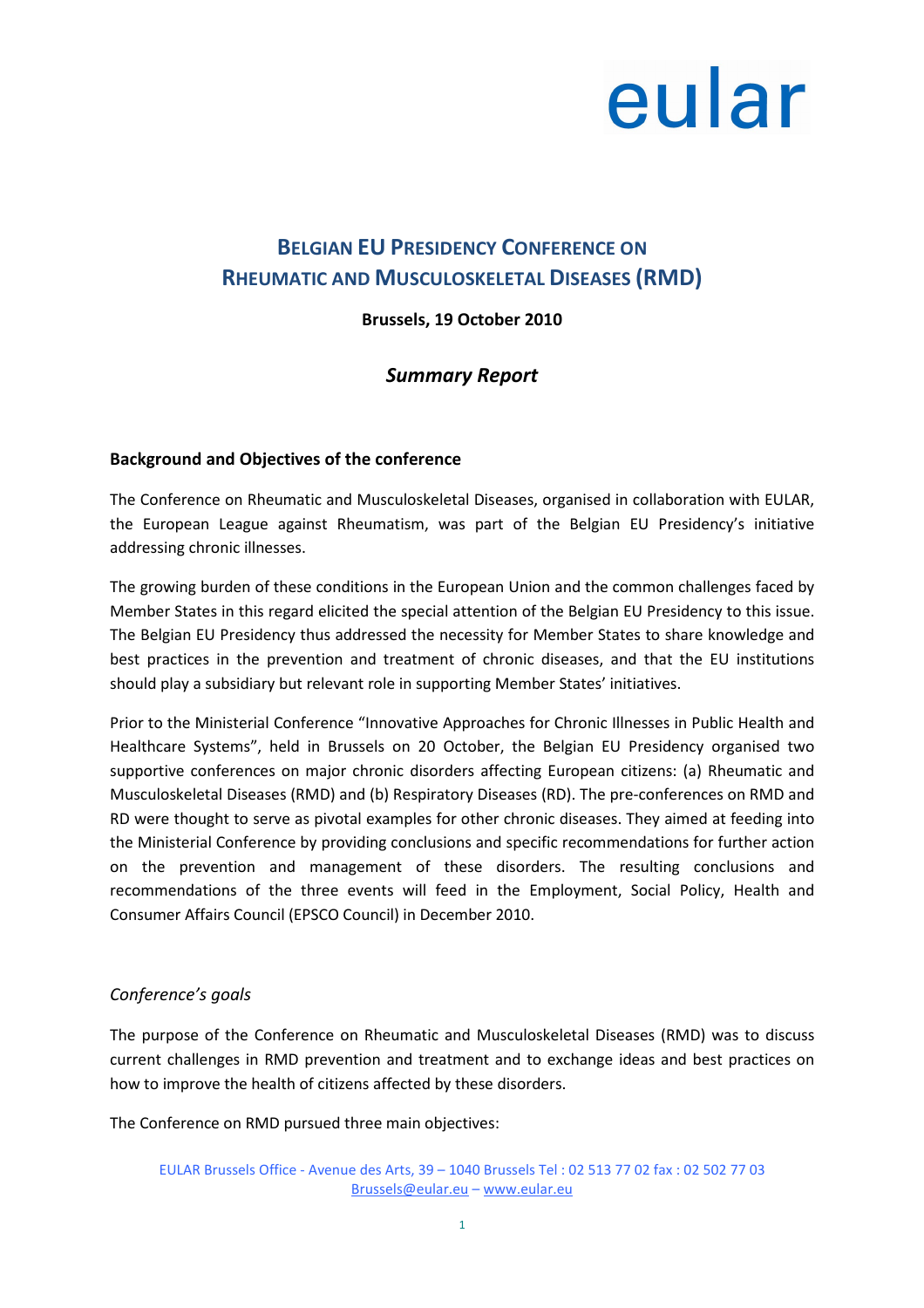- To present and discuss innovative approaches in the management of RMD, particularly on prevention, disease management, patient involvement, training of health professionals and equal access to care;
- To raise awareness at European and national levels about how life style and environmental factors impact on the development of RMD and what can be done to improve the health as well as the quality of life of people living with a RMD;
- To develop recommendations on initiatives that could be taken on board by the European Union and the Member States to improve prevention and management of RMD across EU countries, particularly on those initiatives that could be transferred to other chronic disease areas.

### Structure of the conference

The conference aimed at producing concrete results and recommendations to both the EU and Member States for the improvement of the prevention and management of chronic diseases, particularly RMD.

In this sense, the event combined both plenary and workshop sessions. During the two plenary sessions, experts presented on the challenges and needs in the field of rheumatic and musculoskeletal diseases. Plenary sessions were co-chaired by Prof. Paul Emery (EULAR President) and Ms. Leen Meulenbergs (Federal Public Service Health, Food Chain Safety and Development, Belgian Health Ministry).

The four parallel workshops focused on key issues in prevention and management of these conditions:

- Workshop #1: Prevention: Improving health now and in the future (education, environmental issues, early diagnosis, laboratory tests, early referral, etc.)
- Workshop #2: Prevention: Innovative approaches and best practices in patient involvement
- Workshop #3: Disease management and patient-centred partnerships
- Workshop #4: Chronic diseases as a challenge for health care systems and innovative models of health care delivery

During the workshops, policy recommendations to EU institutions and Member States were discussed and further developed by participants. These recommendations were presented at the Ministerial Conference on "Innovative Approaches for Chronic Illnesses in Public Health and Healthcare Systems" on the following day.

High representatives from the Belgian Presidency, the European Commission and the World Health Organisation were involved in both the opening and the closing plenary sessions.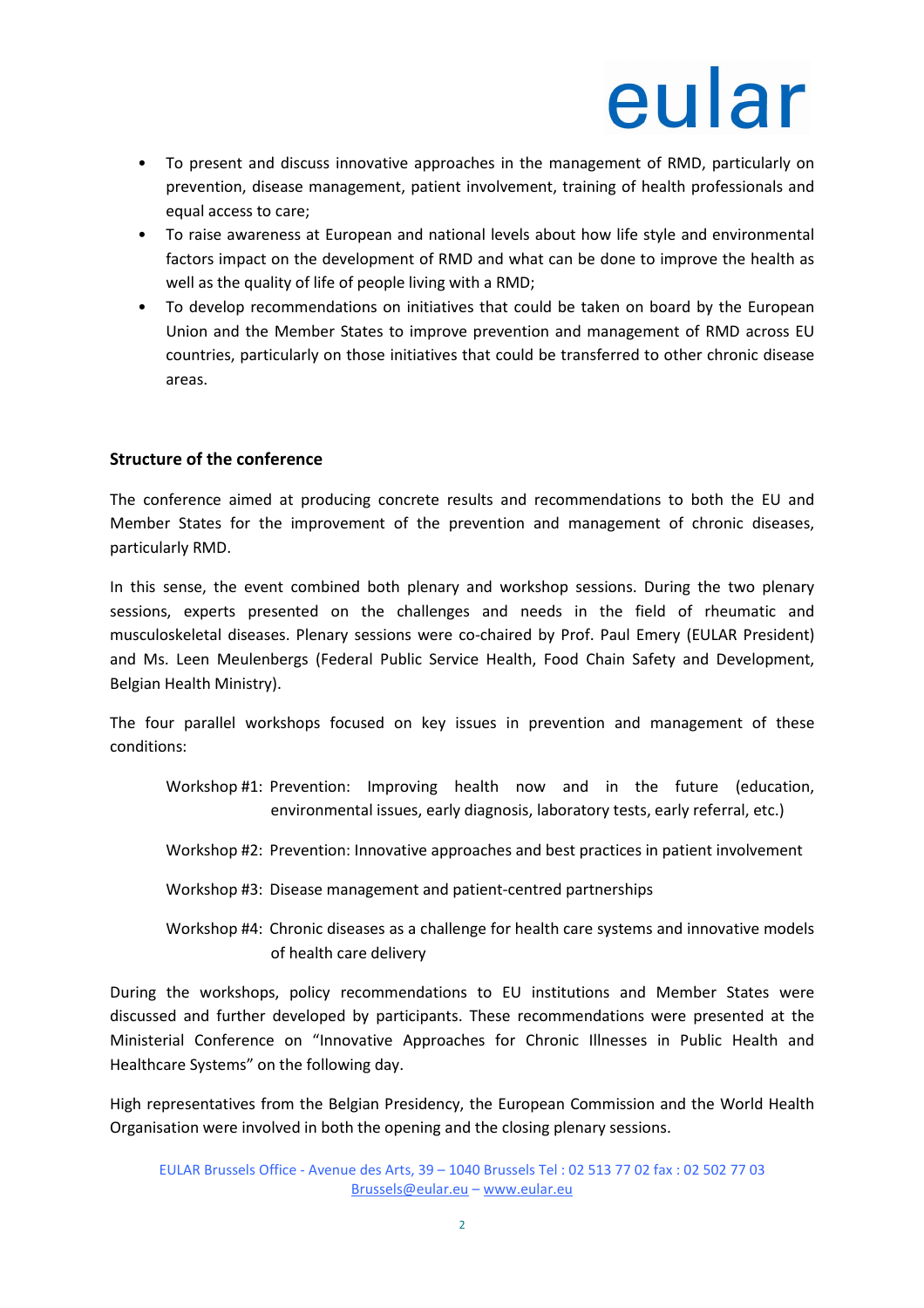### Participation

Representatives from EU institutions, Member States, patients and physicians organisations, academic institutions and other stakeholders participated in the event.

While Brussels based institutions were of course strongly represented, conference participants came from all over Europe.

| <b>Country</b>        | <b>Participants</b> | <b>Country</b> | <b>Participants</b> |
|-----------------------|---------------------|----------------|---------------------|
| Austria               | 2                   | Italy          | 2                   |
| Belgium               | 45                  | Latvia         | 2                   |
| Croatia               |                     | Malta          | 4                   |
| Cyprus                | 2                   | Netherlands    | 8                   |
| <b>Czech Republic</b> | 2                   | Norway         | 4                   |
| Denmark               | 5                   | Poland         |                     |
| Estonia               | 2                   | Romania        | 2                   |
| Finland               |                     | Slovakia       |                     |
| France                | 4                   | Spain          | 3                   |
| Germany               | 4                   | Sweden         | 6                   |
| Greece                | 3                   | Switzerland    | 10                  |
| Hungary               | 4                   | United Kingdom | 20                  |
| Iceland               |                     | <b>USA</b>     |                     |
| Ireland               | 3                   |                |                     |
|                       |                     | <b>Total</b>   | 143                 |

#### Registrations by country

### Summary of discussions

Presentations and workshop discussions mainly focused on six issues: the recognition of the burden of RMD to both individuals and society; the recognition of the rights of people with RMD to full inclusion in society; the need to increase efforts in improving primary and secondary prevention of these disorders; the need to find innovative approaches in the management of RMD; the new roles of both patients and health professionals; and the necessity to further research on different aspects of rheumatic and musculoskeletal diseases.

### The burden of rheumatic and musculoskeletal diseases

The recognition of the socioeconomic importance of musculoskeletal diseases for both individuals and society was one of the main concerns for participants and speakers. It was pointed out that the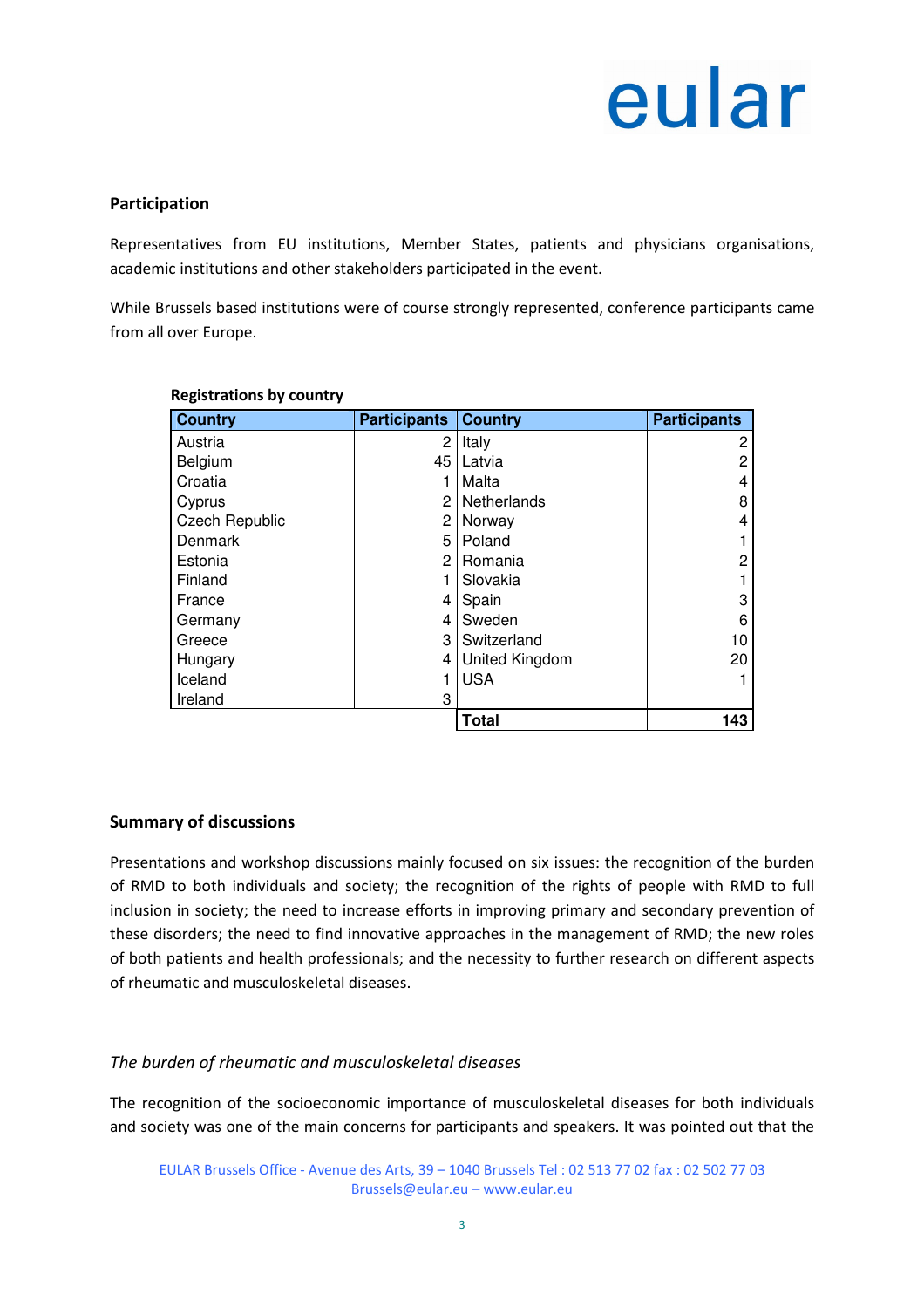development and implementation of effective strategies to reduce the burden of RMD is only possible if policy makers and stakeholders do recognise the problem.

Recognising the importance of RMD means that policy makers and stakeholders at both EU and Member States levels are aware of the burden of these diseases on the lives of dozens of millions of citizens, but also the burden on the sustainability of healthcare and social security systems and on the productivity of the overall economy. It also means acknowledging that the problem is expected to increase dramatically in the coming decades as a result of the ageing of the population, if no further actions are taken now.

Therefore, positioning RMD as a priority on the policy agendas of Member States and EU institutions was mentioned as a prerequisite for an effective and coordinated action against rheumatic and musculoskeletal conditions.

### The rights of people with rheumatic and musculoskeletal diseases

Delegates and speakers also discussed on the need to recognise and guarantee the rights of people with RMD to full inclusion in society. People affected by these disorders face unsuitable urban and working environments that limit even more their mobility. Moreover, our societies still tend to stigmatise or even discriminate people with disabilities, and our legal systems and our policies are not yet sufficiently developed to avoid these situations. The aim must be to guarantee that everyone can enjoy full participation in social and economic life.

As it was stated several times, these environmental, social and institutional restrictions have severe consequences for the capacity of people with these conditions to remain and actively participate in the labour market.

The improvement of the working environment, the introduction of flexible working conditions and the fight against stigmatisation were pointed out to be essential to allow people with RMD to remain in the labour market. Allowing people to remain at work not only avoids negative economic consequences; it has been proved to be also beneficial for their health and therefore, for the sustainability of health and social systems.

In order to make significant improvements in the environmental, social and institutional areas, delegates pointed out that legislation needs to be reinforced and that all relevant policy areas should take into account musculoskeletal disorders.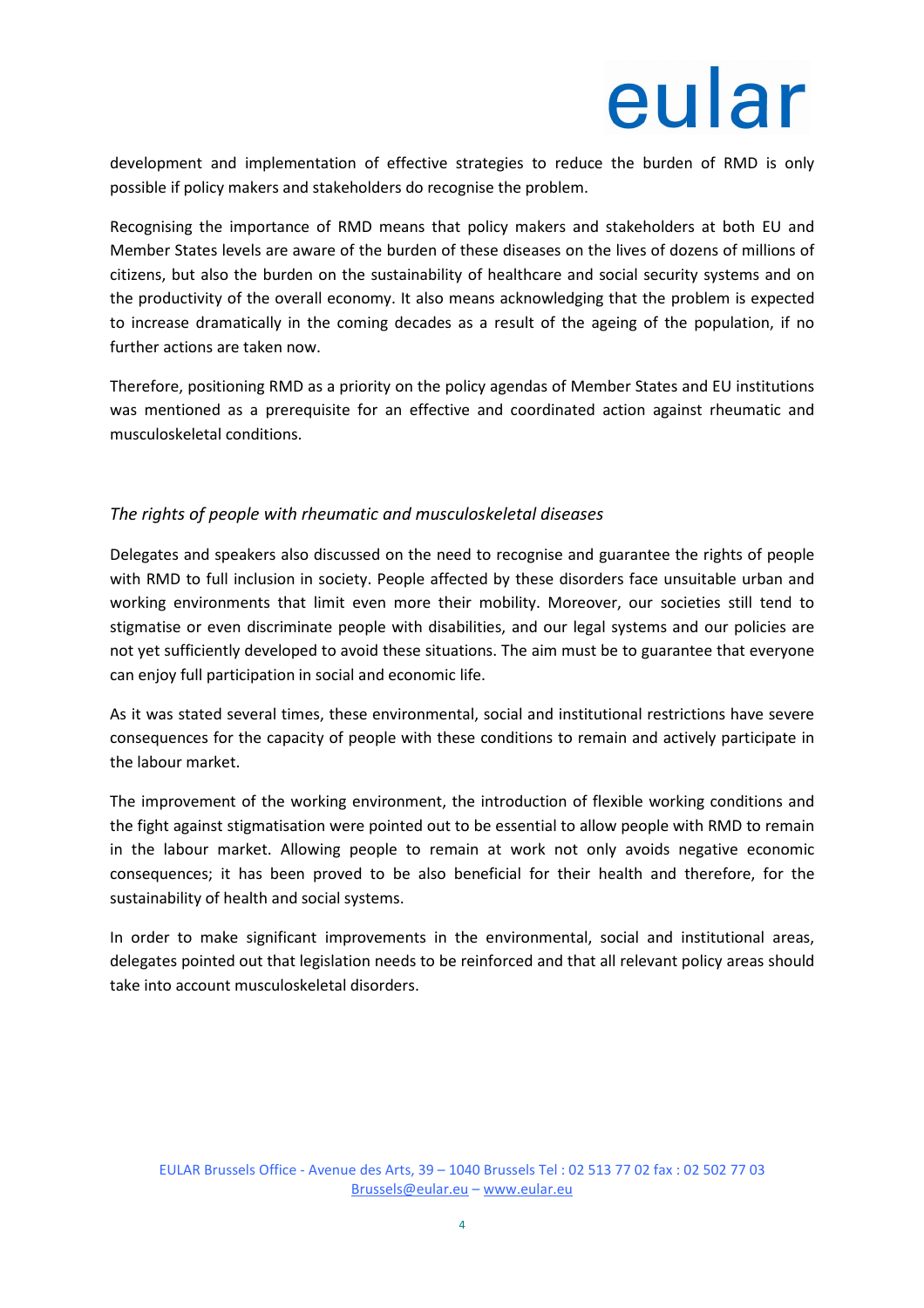### Primary and secondary prevention

l

The improvement of primary and secondary prevention of rheumatic and musculoskeletal diseases was discussed in detail throughout the event. The debate embraced two main issues<sup>1</sup>:

- the necessity for further actions addressing the determinants of musculoskeletal disorders in order to avoid, postpone or slow down the development of these diseases; and
- the need to raise awareness and improve education and training.

Delegates agreed on the need to reinforce actions tackling the determinants of RMD. This is particularly important with regard to some of the lifestyle determinants such as obesity, lack of physical activity, smoking or excess of alcohol. Some of these determinants are also key risk factors of other chronic diseases. Therefore, combined efforts with other stakeholders would result in more effective and efficient outcomes.

Tackling other socioeconomic and working determinants is also crucial. As mentioned above, working conditions and working environments are key determinants of RMD. Addressing these factors is necessary to avoid the outbreak of these disorders among healthy people as well as the aggravation of these conditions among people who have already developed them. It was also pointed out that it should be convenient to work together with key players in other areas, such as social security, employment authorities, business and alike, in order to be more effective in tackling these determinants.

Delegates of the conference also concluded that education and awareness raising should play a key role in the prevention of these disorders. Health professionals -particularly general practitioners and specialists- must be able to detect potential symptoms of these disorders at an early stage, and refer patients to specialists for diagnosis and, eventually, for treatment as soon as those symptoms are detected.

Policy makers and stakeholders should also receive enough and updated information on best and innovative practices in prevention and management of these diseases in order to better design and implement policy initiatives. Furthermore, they should be aware of the need for leadership in this area as well as on the consequences of not doing enough to reduce the burden of RMD.

Patients, and the overall population, should also receive information and should be aware of those factors that harm their musculoskeletal systems. Moreover, patients should have knowledge and apply self-management preventive techniques in order to avoid or slow down the development of their diseases.

 $1$  The need to reinforce the involvement of patients as well as the need for furthering research was also discussed from the prevention perspective. Nonetheless, as they were also discussed as key elements in the management of RMD, the results of these discussions are presented under separate headings.

EULAR Brussels Office - Avenue des Arts, 39 – 1040 Brussels Tel : 02 513 77 02 fax : 02 502 77 03 Brussels@eular.eu – www.eular.eu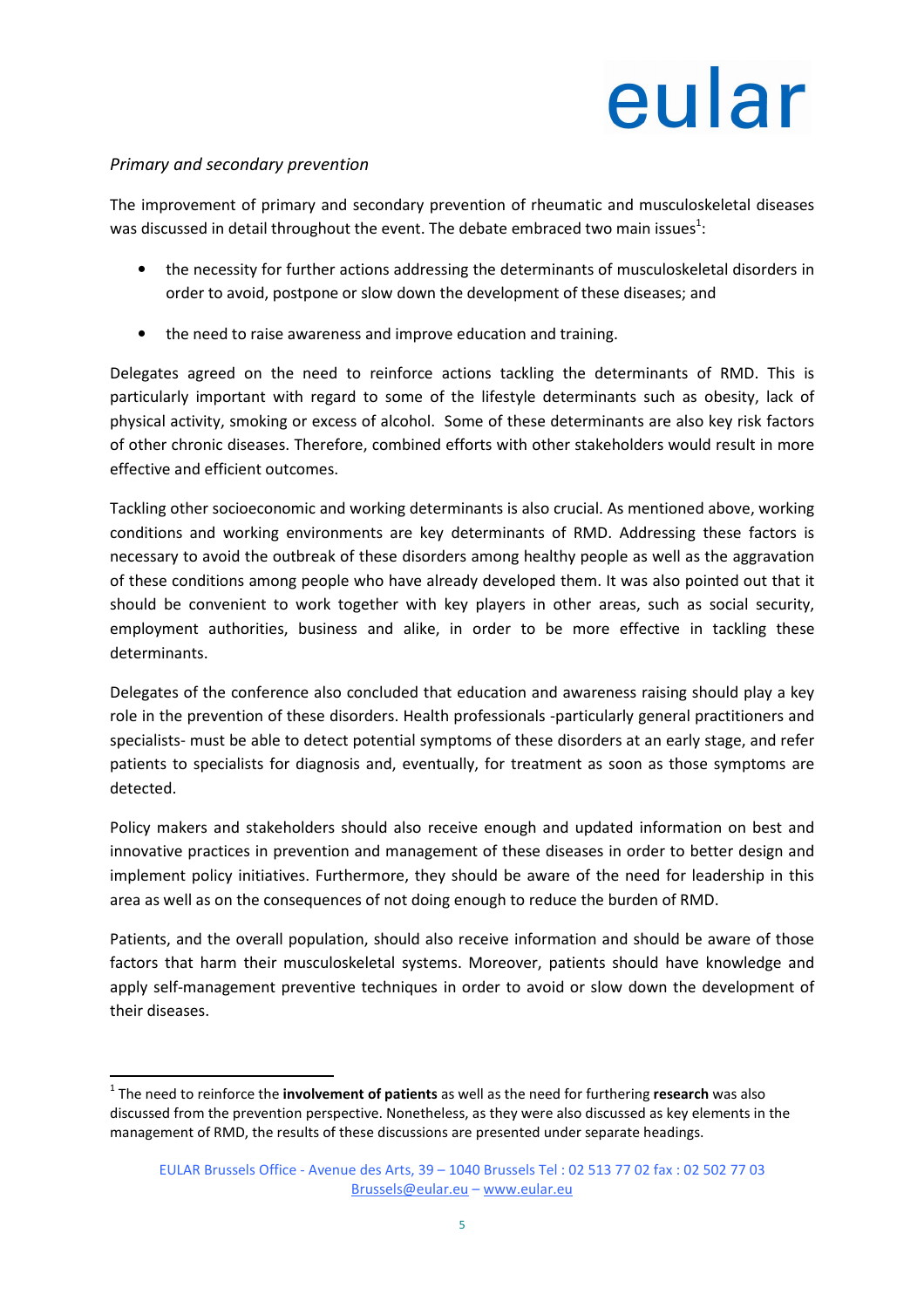### Disease management

Together with prevention, the management of RMD also received significant attention from delegates. Two main topics were discussed:

- The right of patients to receive care from well-trained physicians; and
- the implementation of standards of care.

One of the important desiderata in the management of rheumatic and musculoskeletal disorders is to guarantee the right of patients to receive appropriate and timely care from well-trained physicians. The underestimation of patients' musculoskeletal problems by physicians in the EU healthcare systems is partly the result of inadequate education at undergraduate and postgraduate levels. The little attention of these issues in the curricula of undergraduate and postgraduate programmes contrasts with the fact that musculoskeletal complaints are the second most common reason for consultation, exceeded only by disorders of the respiratory system.

The importance of having specialised centres where people with musculoskeletal conditions receive specialised care and treatment was clearly demonstrated during the debates.

The need for better training of physicians, and better treatment of patients in specialised centres, were two of the main conclusion in this regard.

Nonetheless, it was pointed out that it is not enough to have well-trained general practitioners and specialists: healthcare systems also need to guarantee that specialists are trained in, and apply, the most effective evidence-based treatments, which should be the results of a consensus among experienced professionals.

The development and implementation of standards of care throughout Europe would be a milestone in the use of treatments based on scientific evidence. It would specify a set of established, defined norms, procedures or practices to use in the diagnosis and treatment of patients with musculoskeletal disorders. Moreover, it would be useful for guiding physicians in the selection and use of treatments as well as in general aspects concerning the organisation of patient care. The further development and implementation of these standards was stated to be still a pending task though.

### Patients' involvement

Delegates strongly agreed on the need to reinforce the involvement of patients in both prevention and management of RMD. This not only means assuming more responsibilities in their own treatment; it also means that their involvement would be beneficial for the design, implementation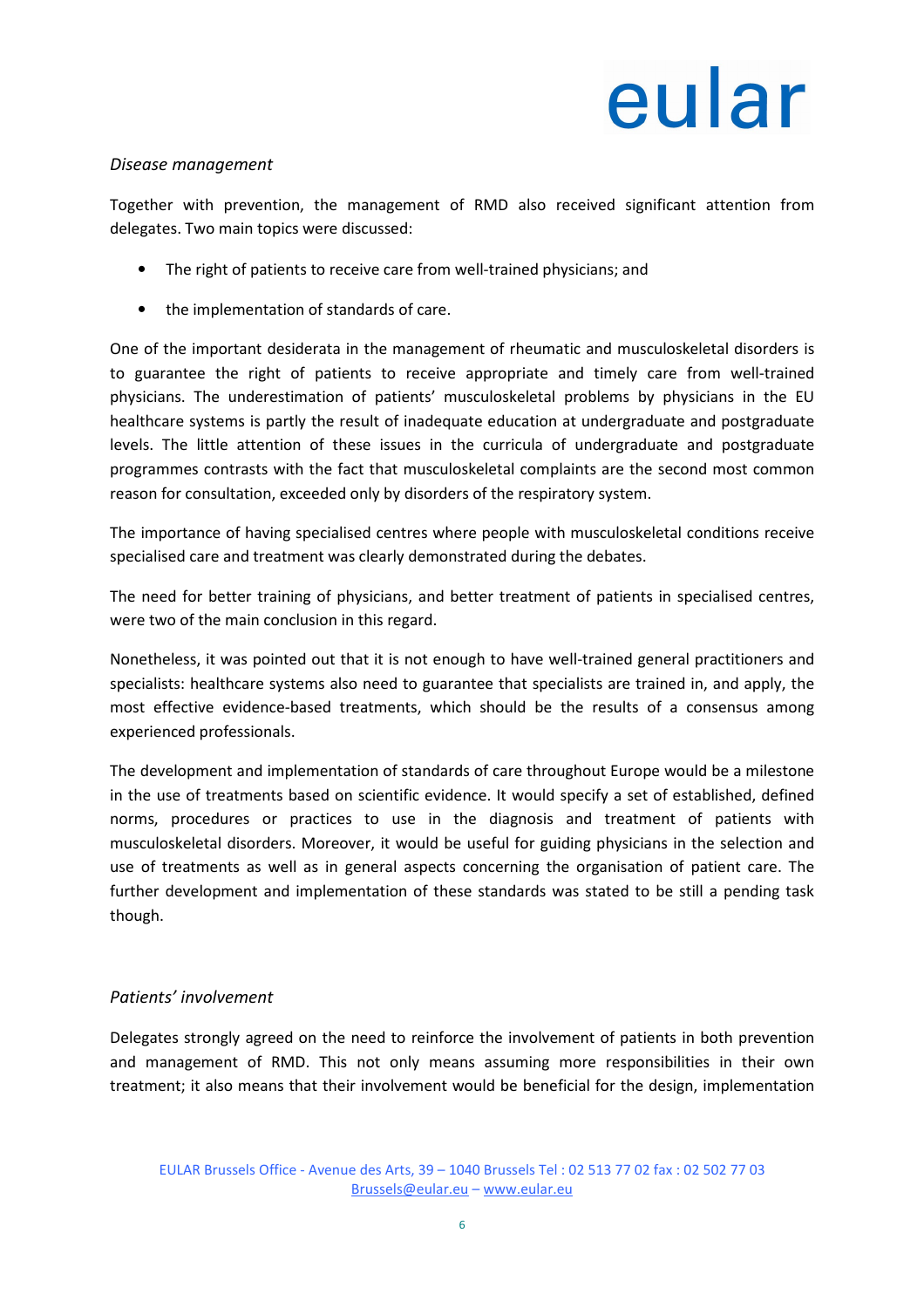and evaluation of healthcare services, as well as for the design and implementation of policy initiatives.

The traditional role of patients, as passive receivers of treatments with no voice and limited rights and responsibilities, is no longer functional for their own treatments and might be eventually harmful. In the treatment of these diseases, patients' strong commitment and responsibility are needed in defining what is best for them, in partnership with medical doctors. Speakers and delegates stressed the need of a new relationship between health professionals and patients, whish should focus on structured self-management as a means of complementing support provided by health professionals: a move from the 'expert patient' to the 'responsible patient'. Greater selfdetermination provided more control, more confidence and higher levels of independence

However, structured self-management is not the only area were their involvement is required. Given their experience in dealing with their diseases and with different treatments, their input is important for improving the delivery of healthcare services.

From discussions among delegates, three things stood out regarding patient empowerment. First, it is necessary that health professionals, and particularly physicians, recognise that patients are experts in living with their conditions. Second, it is necessary to validate tools to support common decisionmaking between patients and doctors. This would guarantee that decisions are taken on the basis of shared and sufficient information concerning the characteristics of alternative treatments and their potential consequences. Finally, more research is needed to estimate the real impact of patient involvement in the treatment of musculoskeletal disorders. The results of this research would be beneficial to design innovative partnerships between doctors and patients, as well as to draft better self-management practices.

### Research

Fostering research was one of the main demands of participants.

Further investigation on the causes of all rheumatic and musculoskeletal diseases should be a priority for funding bodies and researchers. A better understanding of these elements would significantly contribute to the improvement of diagnostic techniques, for which further research is also needed. Altogether, the results of this research would considerably reduce the development of musculoskeletal conditions in the population.

Funding bodies and researchers should also further support research on disease management, particularly on the development of innovative therapies and treatments. So far, medical sciences and healthcare institutions can only offer limited help or relief to the millions of people affected by these disorders. Developing better therapies and treatments would considerably reduce the impact of these diseases on individuals' lives as well as on healthcare and social security systems.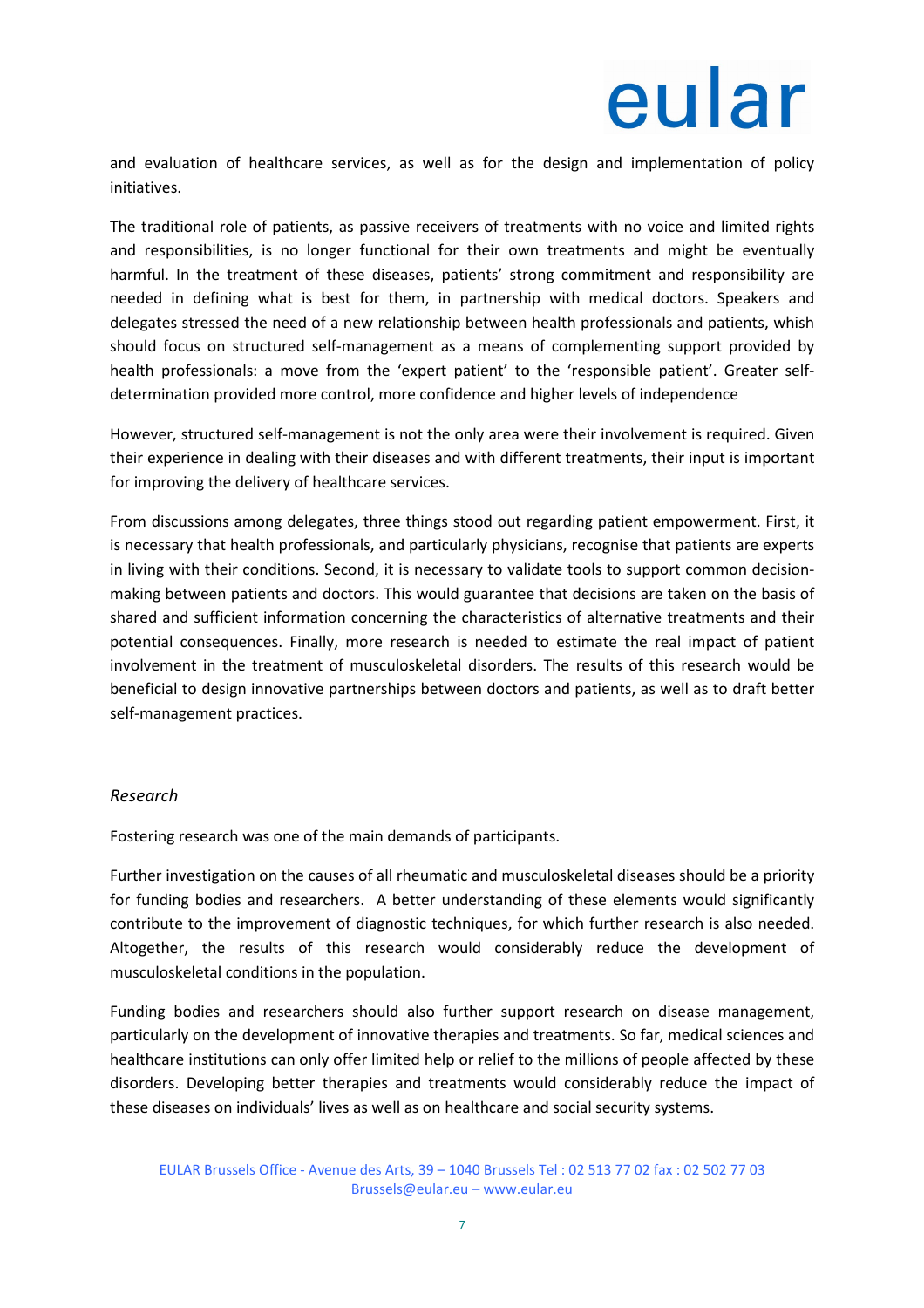Beyond fostering research on prevention and treatment, other managerial and organisational aspects should also need further investigation, as for example the involvement of patients in prevention and management and the improvement of the working environments.

Participants pointed out that more funding is certainly needed for research on these diseases. Nonetheless, they also underlined the importance of setting appropriate research agendas as well as better coordinate and integrate research activities.

In spite of the progress made in recent decades in research, delegates agreed that efforts are still insufficient. Without a strong commitment of Member States, the EU and private actors this work is not possible.

### Conclusions and recommendations

As a result of these debates, participants further developed a set of recommendations and proposed a number of specific initiatives for their implementation. The final recommendations agreed by delegates are as follows:

- 1. The European Union and its Member States should recognise the socioeconomic importance of rheumatic and musculoskeletal diseases of all ages and assign them appropriate priority
- 2. There is an urgent need to prioritise basic and clinical research regarding the causes, predictors, management and impact of these chronic diseases
- 3. The European Union and Member States should ensure that people with disabilities related to rheumatic and musculoskeletal diseases have the right to full inclusion in society; this encompasses optimisation of environmental and life-style factors, the availability of selfmanagement tools, and respect for the right to a flexible education and work environment
- 4. People with rheumatic and musculoskeletal diseases should receive prompt access to high quality care, ideally in specialised centres, thus maximising long-term quality of life
- 5. Management of rheumatic and musculoskeletal diseases should be in accordance with evidence-based recommendations in every European Union Member State
- 6. People with rheumatic and musculoskeletal diseases are experts in living with their condition and should be involved in the design, delivery and evaluation of their services

Participants also proposed specific initiatives for the implementation of each of the recommendations at both the EU and Member States levels. The proposed initiatives are mentioned below.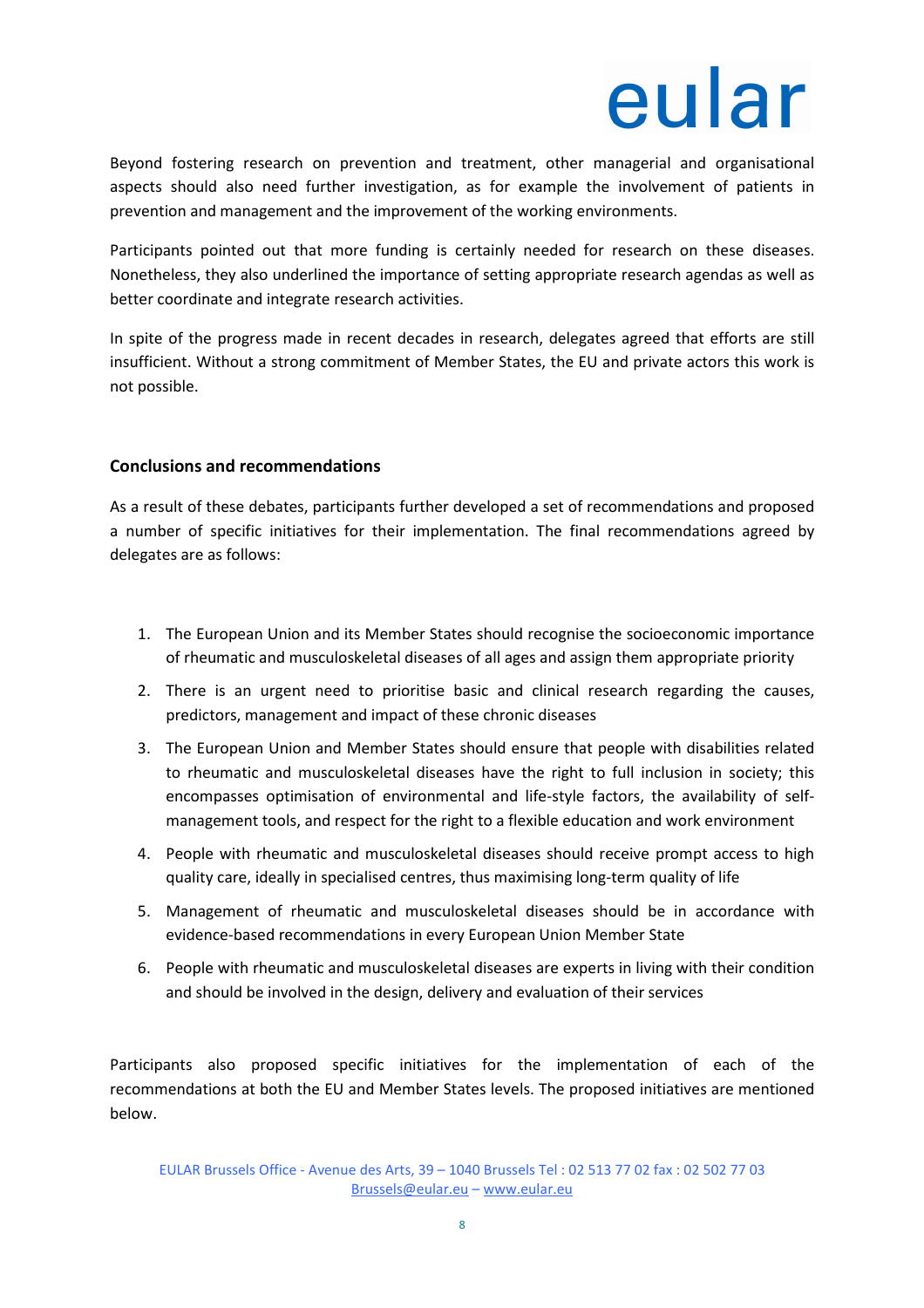1. The European Union and its Member States should recognise the socioeconomic importance of rheumatic and musculoskeletal diseases of all ages and assign them appropriate priority.

| <b>Member States level</b>                                     | <b>European Union level</b>                                                                          |  |
|----------------------------------------------------------------|------------------------------------------------------------------------------------------------------|--|
|                                                                |                                                                                                      |  |
| • Member States including regions to                           | • European Commission to develop a                                                                   |  |
| develop frameworks for RMD / national                          | European Strategy on RMDs                                                                            |  |
| strategies tackling RMDs                                       | • European Commission to mainstream/                                                                 |  |
| • Ministers of Health/Social Affairs to                        | standardise data format for Member                                                                   |  |
| create national clinical direction of RMDs                     | States to allow for data comparison,                                                                 |  |
| and appoint a director                                         | underline issues and measure impact of                                                               |  |
| • Patients Groups, rheumatologists,                            | <b>RMDs</b>                                                                                          |  |
| orthopaedics, health professionals,                            | • European Commission to gather more                                                                 |  |
| governments to include RMDs in top 5                           | socio economic data at EU level                                                                      |  |
| list of major diseases in every member<br>state <sup>(1)</sup> | • EU Council to include specific<br>recommendations in Council Conclusions<br>e.g. European Strategy |  |

 $\frac{1}{(1)}$  Example of Ireland. Other countries have a similar position for cancer.

2. There is an urgent need to prioritise basic, and clinical research regarding the causes, predictors, management and impact of these chronic diseases.

| <b>Member States level</b>                                                                                                                                                                                                                                                                                                                         | <b>European Union level</b>                                                                                                                                                                                                                        |
|----------------------------------------------------------------------------------------------------------------------------------------------------------------------------------------------------------------------------------------------------------------------------------------------------------------------------------------------------|----------------------------------------------------------------------------------------------------------------------------------------------------------------------------------------------------------------------------------------------------|
| • EULAR to co-ordinate visits to national<br>key stakeholders including ministers for<br>research and briefing – so that these key<br>decision makers can exercise their<br>influence in the Research Council<br>• Ministries, funding bodies, public<br>health institutes, patients'<br>organisations, universities and research<br>institutes to | • European Commission to further define<br>research agenda, including RMDs as a<br>priority<br><b>• European Commission to further fund</b><br>research on RMDs<br>• European Commission to equally fund<br>research on RMDs and research on other |
|                                                                                                                                                                                                                                                                                                                                                    | chronic diseases as for example<br>cardiovascular or neurologic diseases                                                                                                                                                                           |
| > further fund research on RMDs<br>$\triangleright$ set appropriate research agendas                                                                                                                                                                                                                                                               | • European Commission to provide<br>financial incentives, e.g. funding streams                                                                                                                                                                     |
| $\triangleright$ better coordinate and integrate<br>research                                                                                                                                                                                                                                                                                       | • European Commission (DG Research) to<br>include RMDs in more FP7 calls                                                                                                                                                                           |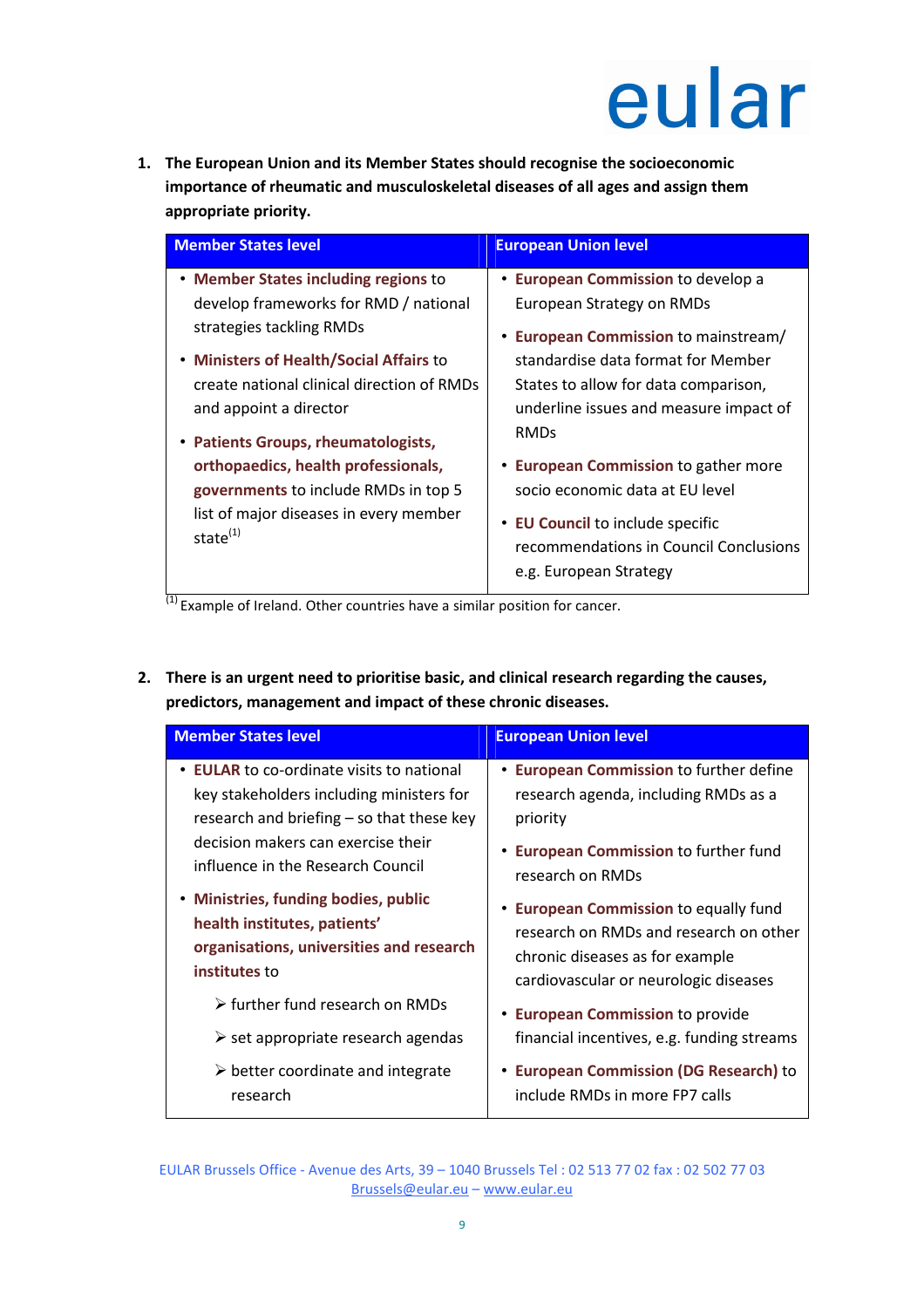- $\triangleright$  promote innovation
- $\triangleright$  liaise with funding bodies about the inclusion of RMDs
- Member States to further fund and researchers and patients organisations to further research on:
	- $\triangleright$  Care
	- $\triangleright$  Early childhood
	- $\triangleright$  Causes of RMD
	- $\triangleright$  Clinical issues
	- $\triangleright$  Health care systems
- Health professionals and patients' organisations to inform patients on ongoing research issues in a user friendly way
- Public health institutes, patients' organisations and physicians to further collect information on RMD
- Ministries, patients' organisations, scientific organisations to make relevant information available
- Member States and national stakeholders to advocate for inclusion of RMDs in FP7 calls and other funding opportunities
- Member States and national stakeholders to lobby for the inclusion of RMDs in FP8
- Insurance companies to pay for research and prevention programmes
- All stakeholders to emphasize burden (awareness-raising, appropriate communication, dissemination of information)
- European Commission (DG Research) to include RMDs as a major disease area on its own and significantly increase the amount of funding in FP8
- European Commission to promote country collaboration/set up of network and partnership on RMDs
- European Commission to develop multidisciplinary legal framework for all member states needed for primary and secondary prevention
- European Commission, WHO to further collect information and data on RMDs
- European Commission, WHO to make relevant information available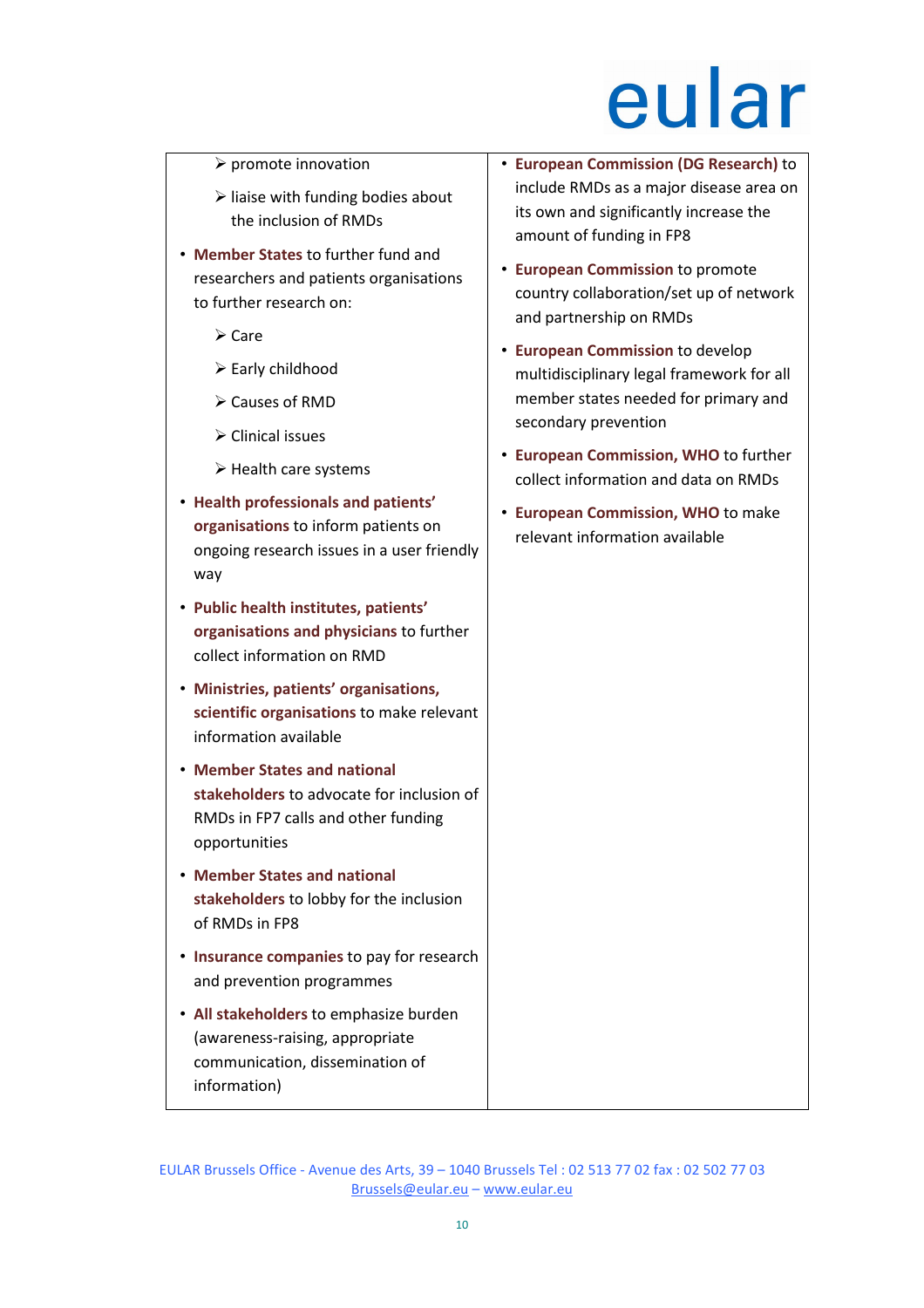3. The European Union and Member States should ensure that people with disabilities related to rheumatic and musculoskeletal diseases have the right to full inclusion in society; this encompasses optimisation of environmental and life-style factors, the availability of selfmanagement tools, and respect for the right to a flexible education and work environment.

| <b>Member States level</b>                                                                  | <b>European Union level</b>                                                                                                                              |
|---------------------------------------------------------------------------------------------|----------------------------------------------------------------------------------------------------------------------------------------------------------|
| • Health Services and patients'<br>organisations to provide self-<br>management tools       | • European Union to develop and adopt<br>legislation and other initiatives for the<br>promotion of social inclusion of people<br>with chronic conditions |
| • Governments to legislate on accessibility<br>• Member States to implement Work<br>Charter | • European Union to enhance accessibility<br>for funding and knowledge                                                                                   |
| • Employers, trade unions to guarantee<br>and promote sustainable enterprising              | • European Union to fund dissemination<br>of information across Europe                                                                                   |
| • Media to promote positive messages<br>and attitudes                                       | • European Commission to enhance NGO<br>and government coordination                                                                                      |
| • Member States to translate EC<br>recommendations into national law                        |                                                                                                                                                          |

4. People with rheumatic and musculoskeletal diseases should receive prompt access to high quality care, ideally in specialised centres, thus maximising long-term quality of life.

| <b>Member States level</b>                                                | <b>European Union level</b>               |
|---------------------------------------------------------------------------|-------------------------------------------|
| • Member States to promote the use of                                     | • European medical associations with the  |
| best practices and benchmarking                                           | support of the European Union to          |
| • Member States and umbrella                                              | develop standards of care                 |
| organisations to promote continuous                                       | • Industry with the support of the EU and |
| learning                                                                  | medical associations to develop eHealth   |
| • Member States, insurers, medical                                        | tools                                     |
| associations etc. to disseminate                                          | • All stakeholders to promote the use of  |
| information                                                               | new media (technology), e.g., self-       |
| • All stakeholders to raise awareness and<br>to inform the general public | diagnosis                                 |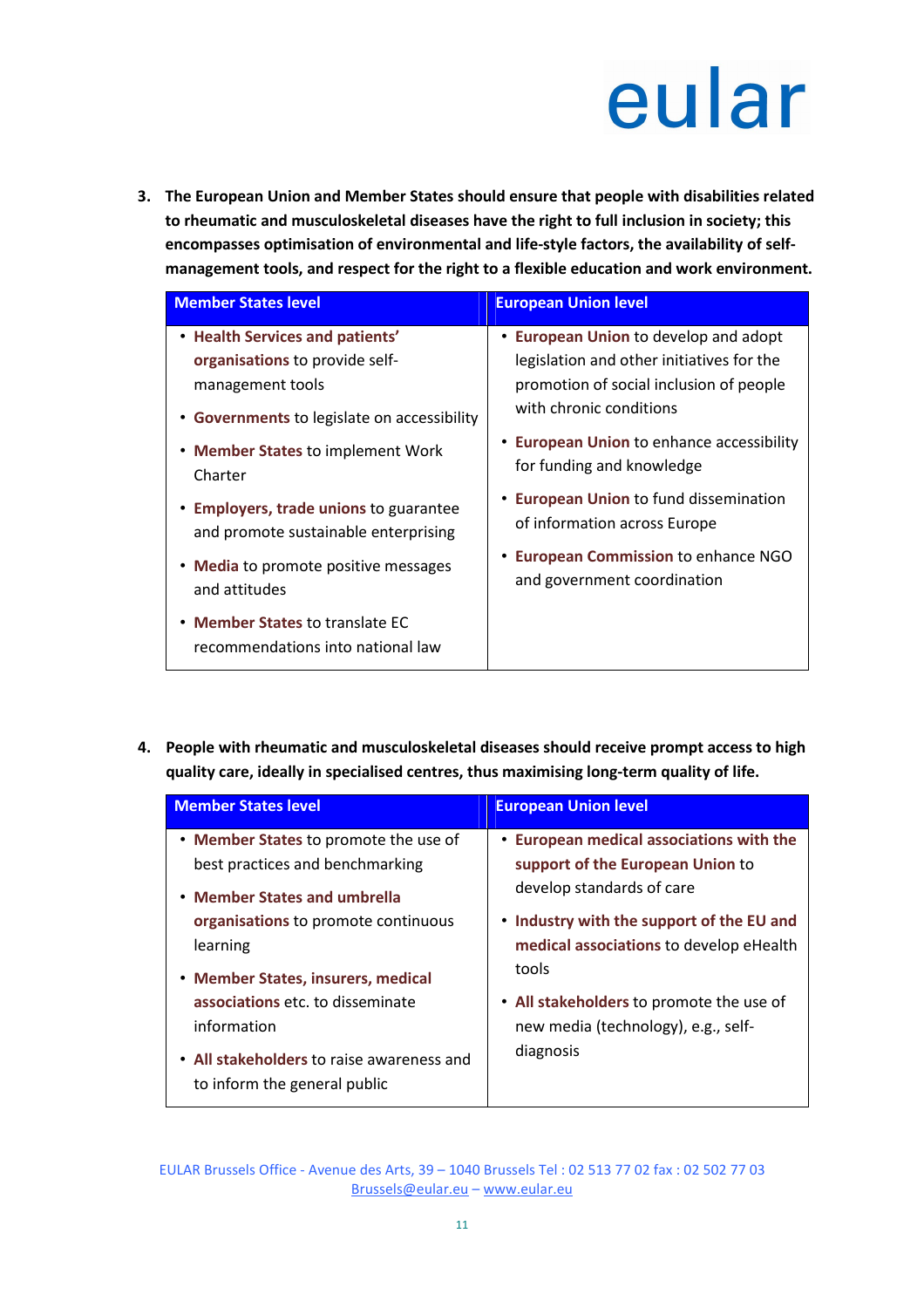5. Management of rheumatic and musculoskeletal diseases should be in accordance with evidence-based recommendations in every European Union Member State.

| <b>Member States level</b>                                                                                                                              | <b>European Union level</b>                                                                                           |
|---------------------------------------------------------------------------------------------------------------------------------------------------------|-----------------------------------------------------------------------------------------------------------------------|
| • Member States to define needs<br>(profession-specific, region-specific etc.)                                                                          | <b>• European Union bodies to promote</b><br>research for all groups                                                  |
| • Member States and their health<br>authorities to promote multidisciplinary<br>treatment                                                               | <b>European Commission to support pilot</b><br>٠<br>projects on sharing of information<br>between GPs and specialists |
| <b>Member States and their health</b><br>authorities to guarantee access to<br>information                                                              |                                                                                                                       |
| • Member States to promote audits                                                                                                                       |                                                                                                                       |
| • Member States to promote continuous<br>improvement of evidence-based<br>recommendations                                                               |                                                                                                                       |
| • Member States to promote research for<br>all groups                                                                                                   |                                                                                                                       |
| <b>Member States and their health</b><br>authorities as well as medical<br>associations to promote sharing of<br>information between GP and specialists |                                                                                                                       |